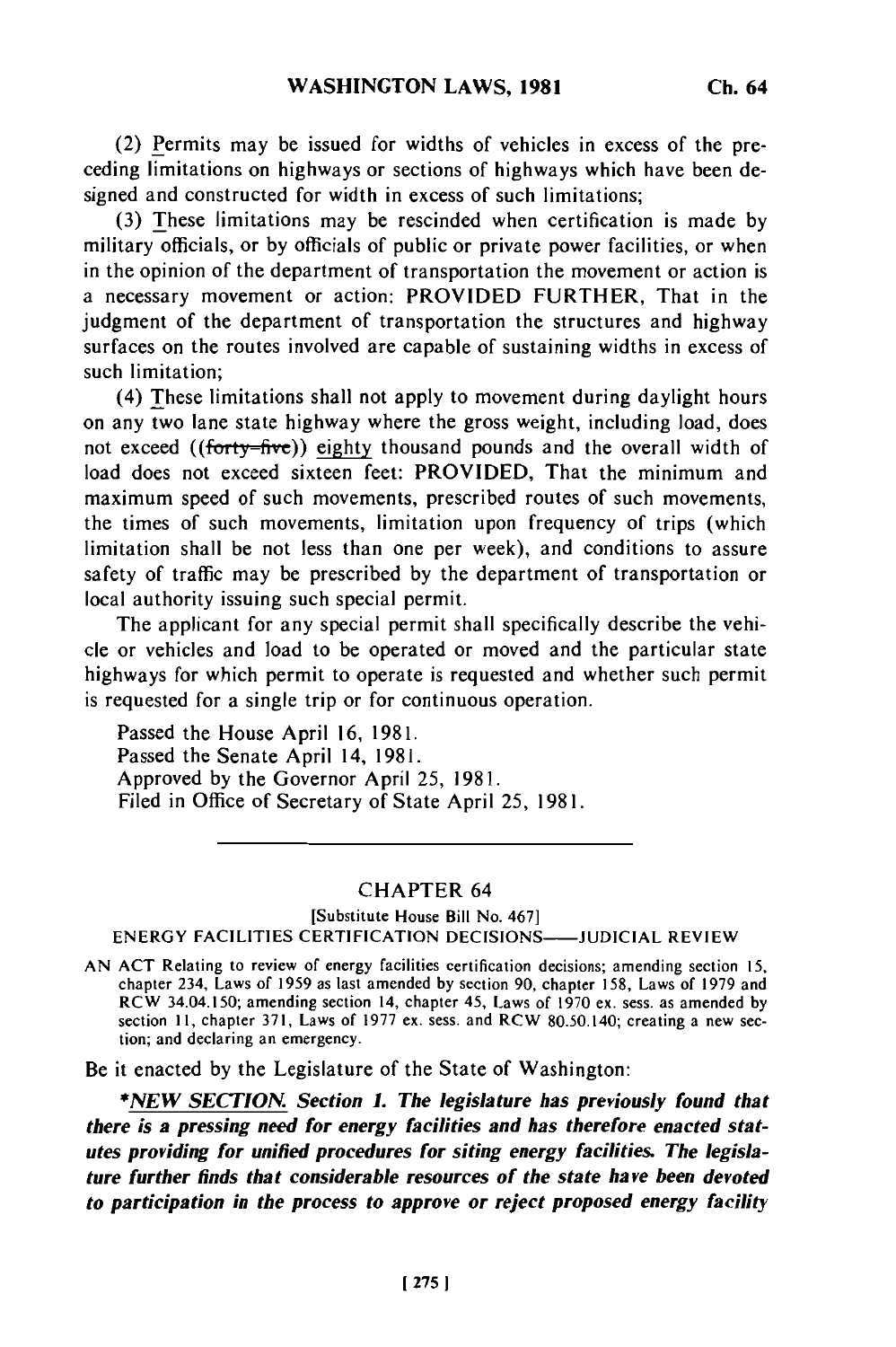*sites and to determine the terms and conditions of siting major energy projects* **in the state. The legislature finds that expeditious review of decisions of the energy facility site evaluation council should** *be* **afforded all participants in the administrative process. The legislature further finds that the councils presentation to federal** *bodies* **about the final decision concerning certifications of energy facilities in the state shall encompass only environmental, health and safety aspects of the certification agreements.**

**\*Section 1. was vetoed, see message at end of chapter.**

Sec. 2. Section 15, chapter 234, Laws of 1959 as last amended by section 90, chapter 158, Laws of 1979 and RCW 34.04.150 are each amended to read as follows:

This chapter shall not apply to the state militia, or the board of prison terms and paroles, or any institution of higher education as defined in RCW 28B.19.020. The provisions of RCW 34.04.090 through 34.04.130 shall not apply to the board of industrial insurance appeals or the board of tax appeals unless an election is made pursuant to RCW 82.03.140 or 82.03.190. The provisions of RCW 34.04.090 through 34.04.130 and the provisions of RCW 34.04.170 shall not apply to the denial, suspension or revocation of a driver's license by the department of licensing. To the extent they are inconsistent with RCW 80.50.140, the provisions of RCW 34.04.130, 34.04- .133, and 34.04.140 shall not apply to review of decisions made under RCW 80.50.100. All other agencies, whether or not formerly specifically excluded from the provisions of all or any part of the administrative procedure act, shall be subject to the entire act.

Sec. **3.** Section 14, chapter 45, Laws of 1970 ex. sess. as amended by section 11, chapter 371, Laws of 1977 ex. sess. and RCW 80.50.140 are each amended to read as follows:

(1) ((The approval or rejection of an application for certification by the governor shall be subject to judicial review pursuant to the provisions of chapter 34.04 RCW)) A final decision pursuant to RCW 80.50.100 on an application for certification shall be subject to judicial review pursuant to provisions of chapter 34.04 RCW and this section. Petitions for review of such a decision shall be filed in the Thurston county superior court. All petitions for review of a decision under RCW 80.50.100 shall be consolidated into a single proceeding before the Thurston county superior court. The Thurston county superior court shall certify the petition for review to the supreme court upon the following conditions:

(a) Review can be made on the administrative record;

**(b)** Fundamental and urgent interests affecting the public interest and development of energy facilities are involved which require a prompt determination;

(c) An appeal to the supreme court would likely be made regardless of the determination of the Thurston county superior court; and

(d) The record is complete for review.